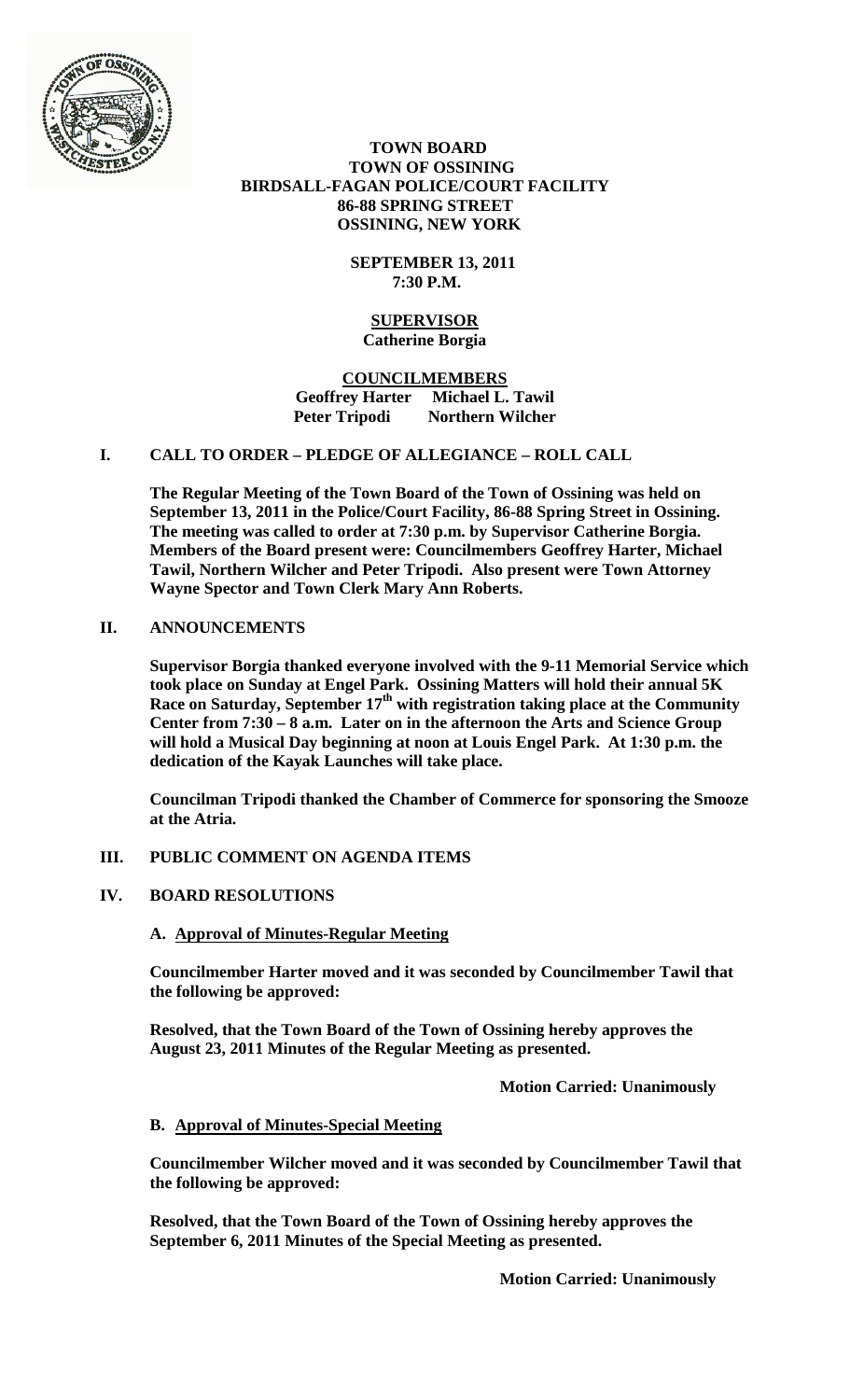# **C. Approval of Voucher Detail Report**

**Councilmember Harter moved and it was seconded by Councilmember Tawil that the following be approved:**

**Resolved, that the Town Board of the Town of Ossining hereby approves the Voucher Detail Report dated September 13, 2011 in the amount of \$487,878.43**

> **Vote: 4-0-1 Voting Aye: Tawil, Harter, Wilcher & Borgia Nay: Tripodi**

### **D. Authorizing Town Justices and Town Supervisor to submit a grant Application to New York State Office of Court Administration**

**Councilmember Tawil moved and it was seconded by Councilmember Wilcher that the following be approved:**

**Resolved, that the Town Board of the Town of Ossining hereby authorizes the Town Justices and Town Supervisor to submit a 2011 Justice Court Assistance Program application to the New York State office of Court Administration with a request not to exceed \$30,000.**

**Motion Carried: Unanimously**

## **E. Authorizing the Supervisor to sign contract with DropBox, Inc.**

**Councilmember Harter moved and it was seconded by Councilmember Tawil that the following be approved:**

**Whereas DropBox is a tool that allows organizations to share documents electronically, and**

**Whereas the DropBox service will save the Town the cost of staff time, police time, paper supplies, and provide a better, more effective way of sharing information between elected officials and town staff, therefore be it**

**Resolved that Town Supervisor is authorized to sign a contract, pending approval of the Town Attorney, with Drop Box Inc. for an annual cost of \$1,445.** 

## **Motion Carried: Unanimously**

## **F. Change order #1 Stonegate Road Pump Station Elimination and Gravity Sewer Replacement**

**Councilmember Harter moved and it was seconded by Councilmember Tawil that the following be approved:**

**Whereas the Stonegate Road Pump Station Elimination and Gravity Sewer Replacement sewer capital project is near completion, and** 

**Whereas work on the project uncovered an opportunity to improve another section of town infrastructure by replacing two existing rusted culverts with cast-in-place concrete wing walls and a 8' x4' box culvert and related site work between stations 7 +50 and 8+00 of the new gravity sewer line, therefore be it**

**Resolved, that the Town Board of the Town of Ossining hereby authorizes the Supervisor to sign Change Order # 1 with Abbott & Price for the Stonegate Road Pump Station Elimination and Gravity Sewer Replacement Project:**